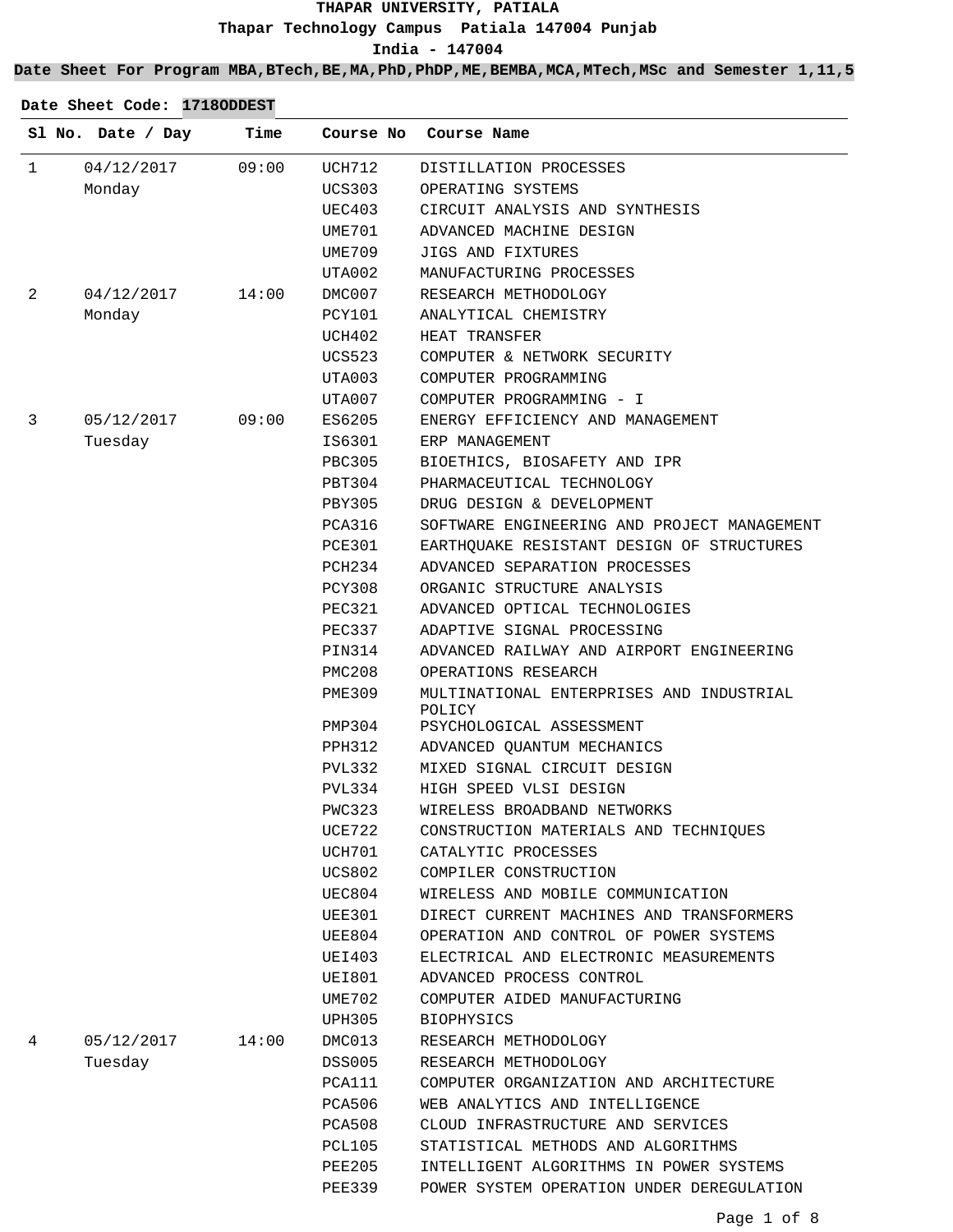## **Date Sheet For Program MBA,BTech,BE,MA,PhD,PhDP,ME,BEMBA,MCA,MTech,MSc and Semester 1,11,5**

|   | Sl No. Date / Day | Time  | Course No        | Course Name                                                          |
|---|-------------------|-------|------------------|----------------------------------------------------------------------|
| 4 | 05/12/2017        | 14:00 | PEI110           | MEASUREMENT TECHNIQUES                                               |
|   | Tuesday           |       | PES107           | ENVIRONMENTAL SCIENCES                                               |
|   |                   |       | PHU003           | PROFESSIONAL COMMUNICATION                                           |
|   |                   |       | PIN221           | ADVANCED HYDROLOGY                                                   |
|   |                   |       | PMA102           | RESEARCH METHODOLOGY                                                 |
|   |                   |       | PMC411           | NUMERICAL METHODS FOR PARTIAL DIFFERENTIAL<br>EQUATIONS              |
|   |                   |       | PMC422           | FLUID MECHANICS                                                      |
|   |                   |       | <b>PME105</b>    | MATHEMATICAL AND STATISTICAL METHODS                                 |
|   |                   |       | PMP105           | RESEARCH METHODS, STATISTICS AND ETHICAL<br>ISSUES IN PSYCH          |
|   |                   |       | PVL203           | VLSI SIGNAL PROCESSING                                               |
|   |                   |       | PWC104           | STOCHASTIC PROCESSES AND INFORMATION THEORY                          |
|   |                   |       | UBT605           | PLANT BIOTECHNOLOGY                                                  |
|   |                   |       | UCE510           | CONSTRUCTION MANAGEMENT                                              |
|   |                   |       | UCE609           | DESIGN OF STEEL STRUCTURES - I                                       |
|   |                   |       | UCH507           | CHEMICAL PROCESS INDUSTRIES                                          |
|   |                   |       | UCS301           | DATA STRUCTURES                                                      |
|   |                   |       | UCS406           | DATA STRUCTURES AND ALGORITHMS                                       |
|   |                   |       | UCS617           | MICROPROCESSOR-BASED SYSTEMS DESIGN                                  |
|   |                   |       | UCS701           | THEORY OF COMPUTATION                                                |
|   |                   |       | UEC512           | LINEAR INTEGRATED CIRCUITS AND APPLICATIONS                          |
|   |                   |       | UEE605           | POWER SYSTEM ANALYSIS AND STABILITY                                  |
|   |                   |       | UEI609<br>UES009 | FUNDAMENTALS OF MICROPROCESSORS AND<br>MICROCONTROLLERS<br>MECHANICS |
|   |                   |       |                  | DYNAMICS AND VIBRATIONS                                              |
|   |                   |       | UME513           |                                                                      |
|   |                   |       | UME601           | INDUSTRIAL AUTOMATION                                                |
|   |                   |       | UMT601           | INSPECTION AND QUALITY CONTROL                                       |
|   |                   |       | UPE502           | METAL CUTTING                                                        |
|   |                   |       | UTA015           | ENGINEERING DRAWING                                                  |
| 5 | 06/12/2017        | 14:00 | UCS616           | ADVANCED DATA STRUCTURES AND ALGORITHMS                              |
|   | Wednesday         |       | UEC302           | DIGITAL ELECTRONIC CIRCUITS                                          |
|   |                   |       | UEC612           | DIGITAL SYSTEM DESIGN                                                |
|   |                   |       | UMA001           | MATHEMATICS - I                                                      |
|   |                   |       | UMA003           | MATHEMATICS - I                                                      |
| 6 | 07/12/2017        | 09:00 | PBC301           | NUTRITIONAL AND CLINICAL BIOCHEMISTRY                                |
|   | Thursday          |       | PBT305<br>PCA309 | PLANT BIOTECHNOLOGY                                                  |
|   |                   |       |                  | COMPUTER NETWORKS                                                    |
|   |                   |       | PCY307           | CATALYSIS AND REAGENTS                                               |
|   |                   |       | PMC304           | MECHANICS                                                            |
|   |                   |       | <b>PME302</b>    | INDIAN ECONOMY                                                       |
|   |                   |       | PMP301           | PSYCHODIAGNOSTICS AND TREATMENT                                      |
|   |                   |       | PMP302           | GUIDANCE AND COUNSELLING II                                          |
|   |                   |       | PPH301           | PARTICLE PHYSICS                                                     |
|   |                   |       | UBT304           | MOLECULAR BIOLOGY                                                    |
|   |                   |       | UCE302           | ARCHITECTURE AND BUILDING DRAWINGS                                   |
|   |                   |       | UCS518           | COMPUTER NETWORKS                                                    |
|   |                   |       | UEC616           | HDL BASED SYSTEM DESIGN                                              |
|   |                   |       | UEC624           | SOFT COMPUTING TECHNIQUES                                            |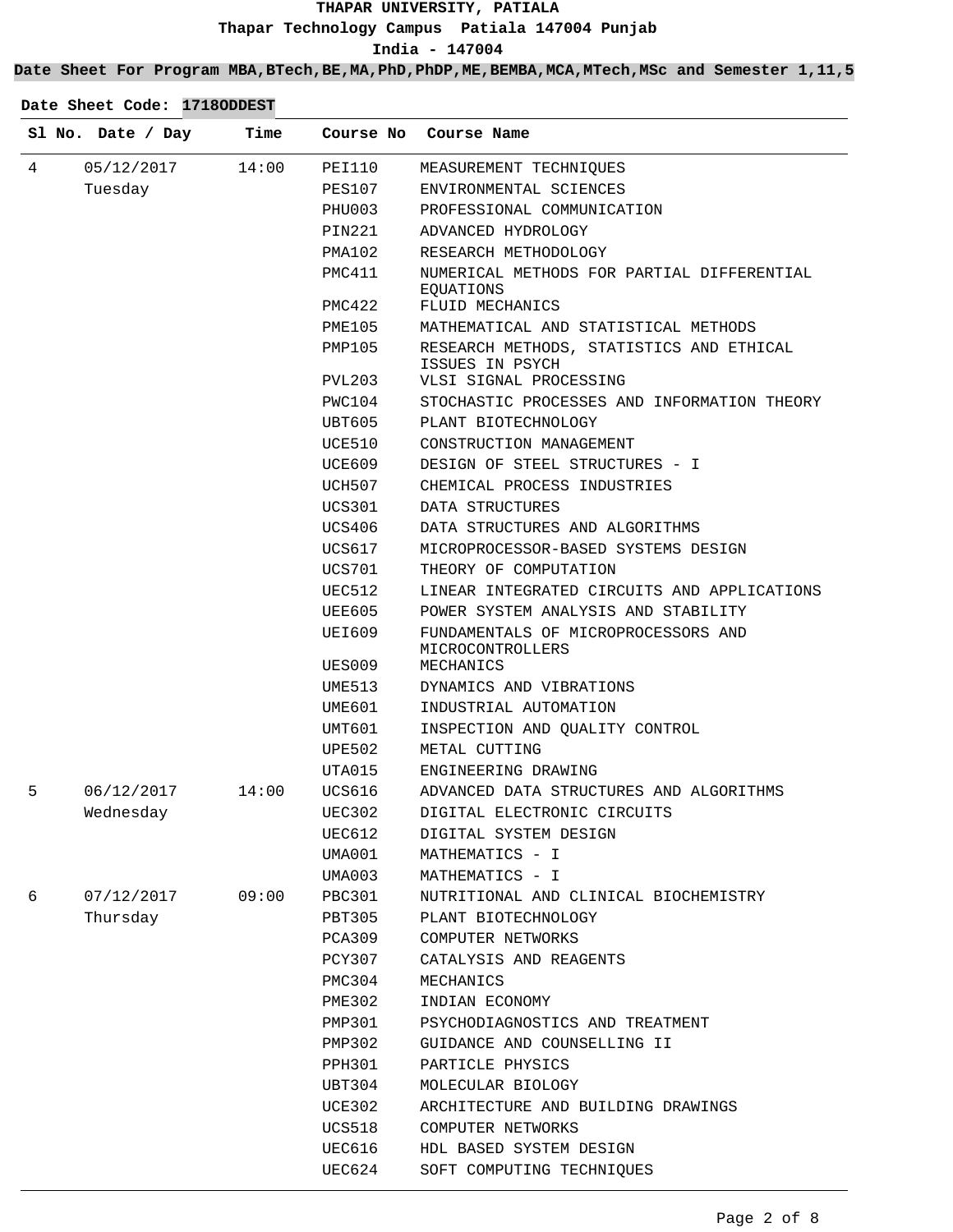**Date Sheet For Program MBA,BTech,BE,MA,PhD,PhDP,ME,BEMBA,MCA,MTech,MSc and Semester 1,11,5**

|    | Sl No. Date / Day | Time  | Course No     | Course Name                                  |
|----|-------------------|-------|---------------|----------------------------------------------|
| 6  | 07/12/2017        | 09:00 | UEC721        | ANALOG IC DESIGN                             |
|    | Thursday          |       | UEE801        | ELECTRIC DRIVES                              |
|    |                   |       | UES012        | ENGINEERING MATERIALS                        |
|    |                   |       | UME708        | MECHANICAL VIBRATIONS                        |
|    |                   |       | <b>UPE703</b> | METAL FORMING                                |
|    |                   |       | USE601        | SOFTWARE VERIFICATION AND VALIDATION TESTING |
|    |                   |       | UTA001        | ENGINEERING GRAPHICS                         |
|    |                   |       | UTA008        | ENGINEERING DESIGN - I                       |
| 7  | 07/12/2017        | 14:00 | <b>PBC102</b> | CELL BIOLOGY AND PHYSIOLOGY                  |
|    | Thursday          |       | PBT109        | BIOTECHNIQUES AND INSTRUMENTATION            |
|    |                   |       | PBY102        | BIOPROCESS ENGINEERING                       |
|    |                   |       | PCA108        | DISCRETE MATHEMATICS                         |
|    |                   |       | PCD105        | COMPUTER AIDED MANUFACTURING                 |
|    |                   |       | <b>PCE102</b> | ADVANCED SOLID MECHANICS                     |
|    |                   |       | <b>PCS104</b> | ADVANCED DATA STRUCTURES AND ALGORITHMS      |
|    |                   |       | PCY104        | QUANTUM CHEMISTRY                            |
|    |                   |       | <b>PEC105</b> | ADVANCED COMMUNICATION SYSTEMS               |
|    |                   |       | <b>PEE107</b> | POWER SYSTEM TRANSIENTS AND MITIGATION       |
|    |                   |       | PEI107        | DIGITAL SIGNAL PROCESSING AND TECHNIQUES     |
|    |                   |       | PIN102        | INFRASTRUCTURE PLANNING AND MANAGEMENT       |
|    |                   |       | PMC106        | DIFFERENTIAL EQUATIONS                       |
|    |                   |       | <b>PME102</b> | MACROECONOMICS-I                             |
|    |                   |       | <b>PMP102</b> | INTRODUCTION TO EXPERIMENTAL PSYCHOLOGY      |
|    |                   |       | PPH104        | MATHEMATICAL PHYSICS                         |
|    |                   |       | PTH104        | ADVANCED FLUID MECHANICS                     |
|    |                   |       | PVL109        | FPGA BASED SYSTEM DESIGN                     |
|    |                   |       | UBT003        | INTRODUCTION TO BIOTECHNOLOGY                |
|    |                   |       | UBT602        | BIOINFORMATICS AND BIOSTATISTICS             |
|    |                   |       | UCB008        | APPLIED CHEMISTRY                            |
|    |                   |       | <b>UCE505</b> | TRANSPORTATION ENGINEERING - I               |
|    |                   |       | UCE509        | TRANSPORTATION ENGINEERING - I               |
|    |                   |       | UCH501        | CHEMICAL REACTION ENGINEERING-I              |
|    |                   |       | UCS614        | EMBEDDED SYSTEMS DESIGN                      |
|    |                   |       | <b>UEC502</b> | DIGITAL SIGNAL PROCESSING                    |
|    |                   |       | UEC793        | CAPSTONE PROJECT - PART-B                    |
|    |                   |       | <b>UEE505</b> | ANALOG AND DIGITAL SYSTEMS                   |
|    |                   |       | UEE506        | DIGITAL SIGNAL PROCESSING FUNDAMENTALS       |
|    |                   |       | UME501        | APPLIED THERMODYNAMICS                       |
|    |                   |       | <b>UME733</b> | INDUSTRIAL METALLURGY                        |
| 8  | 08/12/2017        | 09:00 | UME302        | KINEMATICS OF MACHINES                       |
|    | Friday            |       | UME306        | MECHANICS OF MACHINES                        |
|    |                   |       |               |                                              |
| 9  | 08/12/2017        | 14:00 | <b>UCS521</b> | ARTIFICIAL INTELLIGENCE                      |
|    | Friday            |       | <b>UEE403</b> | MEASUREMENT AND TRANSDUCERS                  |
|    |                   |       | UES033        | MEASUREMENT SCIENCE AND TECHNIQUES           |
| 10 | 09/12/2017        | 09:00 | IM6205        | MANAGING INTERNATIONAL FIRMS                 |
|    | Saturday          |       | PBC304        | MOLECULAR BIOLOGY AND RDNA TECHNOLOGY        |
|    |                   |       | <b>PBY207</b> | FOOD PROCESSING TECHNOLOGY                   |
|    |                   |       | PCA315        | DATA STRUCTURE AND ALGORITHMS                |
|    |                   |       | <b>PCE323</b> | INDUSTRIAL STRUCTURES                        |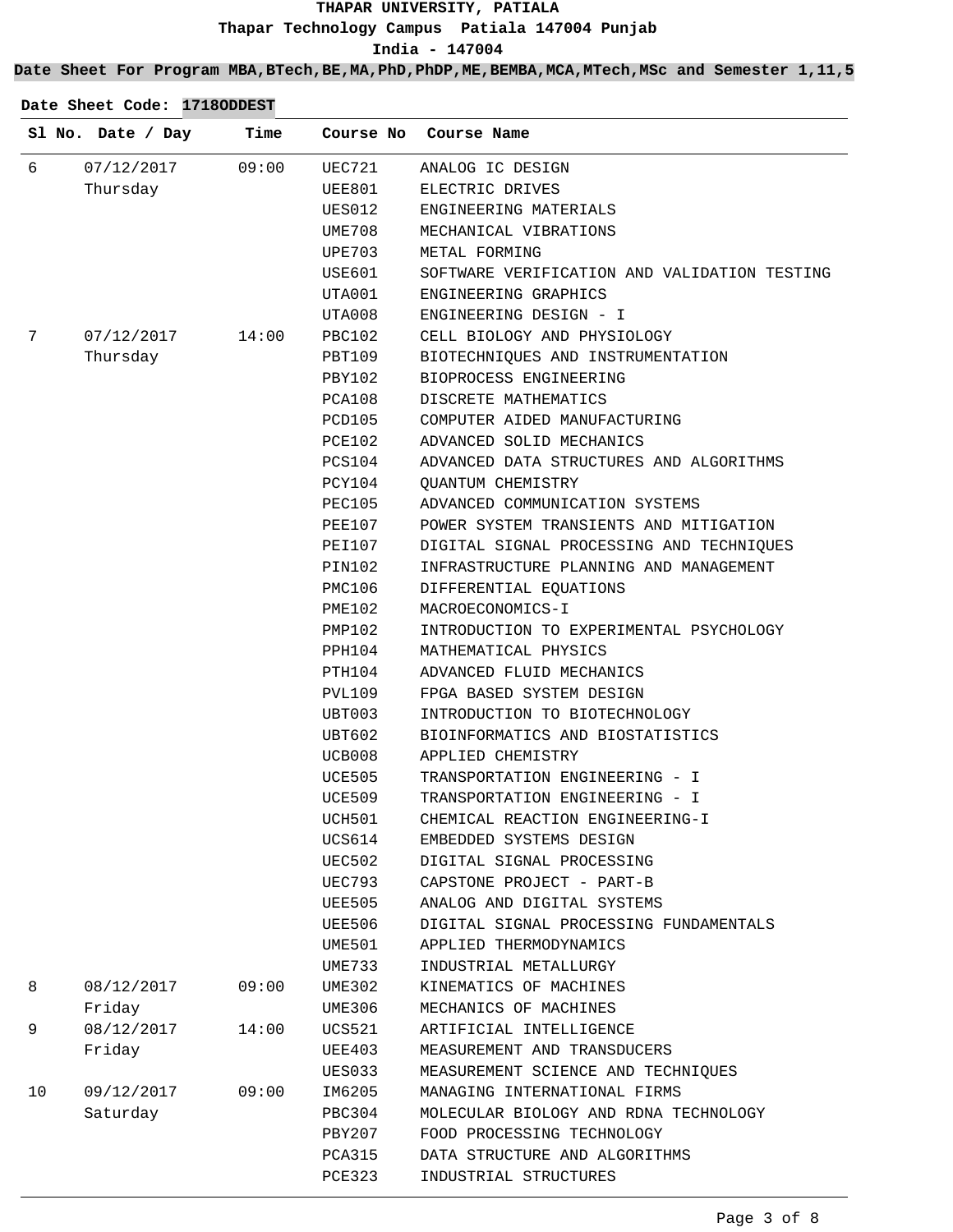**Date Sheet For Program MBA,BTech,BE,MA,PhD,PhDP,ME,BEMBA,MCA,MTech,MSc and Semester 1,11,5**

|    | Sl No. Date / Day      | Time  | Course No     | Course Name                                                         |
|----|------------------------|-------|---------------|---------------------------------------------------------------------|
| 10 | 09/12/2017             | 09:00 | PCH222        | ENERGY RESOURCES & MANAGEMENT                                       |
|    | Saturday               |       | <b>PCY321</b> | REARRANGEMENTS AND RETROSYNTHESIS                                   |
|    |                        |       | PCY322        | PHOTOPHYSICAL CHEMISTRY                                             |
|    |                        |       | PHU301        | ENTREPRENEURSHIP AND IPR                                            |
|    |                        |       | PIN212        | MASS TRANSPORTATION SYSTEMS                                         |
|    |                        |       | <b>PMC306</b> | PROBABILITY AND STATISTICS                                          |
|    |                        |       | <b>PME307</b> | E-BUSINESS                                                          |
|    |                        |       | PMP305        | POSITIVE PSYCHOLOGY AND WELL BEING                                  |
|    |                        |       | PPH308        | INSTRUMENTATION AND EXPERIMENT DESIGN                               |
|    |                        |       | PVL333        | SYSTEM ON CHIP                                                      |
|    |                        |       | PWC336        | WIRELESS COMMUNICATION PROTOCOL                                     |
|    |                        |       | UCE307        | <b>BUILDING MATERIALS</b>                                           |
|    |                        |       | UCE701        | GROUND IMPROVEMENT                                                  |
|    |                        |       | <b>UCH301</b> | MATERIAL AND ENERGY BALANCES                                        |
|    |                        |       | <b>UCS703</b> | ARTIFICIAL INTELLIGENCE AND ITS APPLICATIONS                        |
|    |                        |       | <b>UEC802</b> | FIBER OPTIC COMMUNICATION                                           |
|    |                        |       | UEE802        | INTELLIGENT ALGORITHMS IN POWER SYSTEM                              |
|    |                        |       | UEI703        | MEASUREMENT SCIENCE                                                 |
|    |                        |       | UME510        | INDUSTRIAL AUTOMATION                                               |
| 11 | 09/12/2017<br>Saturday | 14:00 | DPM001        | MATERIALS CHARACTERIZATION AND MEASUREMENT<br>TECHNIQUES            |
|    |                        |       | DSS003        | GLOBAL MARKETING AND E-BUSINESS                                     |
|    |                        |       | <b>DSS007</b> | STRATEGIC HR IN GLOBAL ENVIRONMENT                                  |
|    |                        |       | DSS008        | ADVANCES IN APPLIED PSYCHOLOGY                                      |
|    |                        |       | PBC104        | BIOANALYTICAL TECHNIQUES                                            |
|    |                        |       | PBT111        | CELL AND MOLECULAR BIOLOGY                                          |
|    |                        |       | PCA110        | LAMP AND WEB DESIGNING                                              |
|    |                        |       | PCA504        | NETWORK SECURITY                                                    |
|    |                        |       | PCD204        | INDUSTRIAL AUTOMATION                                               |
|    |                        |       | PCE104        | STRUCTURAL MATERIALS                                                |
|    |                        |       | PCH211        | PROCESS OPTIMIZATION                                                |
|    |                        |       | <b>PCS106</b> | PARALLEL AND DISTRIBUTED COMPUTING                                  |
|    |                        |       | PCY201        | ELECTROCHEMISTRY AND THERMODYNAMICS                                 |
|    |                        |       | PEC207        | RF DEVICES AND APPLICATIONS                                         |
|    |                        |       | PEE109        | POWER SYSTEM DYNAMICS AND STABILITY                                 |
|    |                        |       | PEI109        | INTELLIGENT TECHNIQUES AND APPLICATIONS                             |
|    |                        |       | PIN104        | DESIGN OF HYDRAULIC STRUCTURES                                      |
|    |                        |       | PMC108        | ALGEBRA-I                                                           |
|    |                        |       | PME104        | ECONOMIC ENVIRONMENT, ETHICS AND CORPORATE<br>SOCIAL RESPONSIBILITY |
|    |                        |       | PMP104        | PHYSIOLOGICAL PSYCHOLOGY                                            |
|    |                        |       | PPH109        | COMPUTATIONAL METHODS IN PHYSICS                                    |
|    |                        |       | PSE106        | SOFTWARE ENGINEERING CONCEPTS AND<br>METHODOLOGIES                  |
|    |                        |       | PTH214        | DESIGN OF COMPRESSORS AND GAS TURBINES                              |
|    |                        |       | PVL110        | VLSI ARCHITECTURE                                                   |
|    |                        |       | UCE501        | SOIL MECHANICS                                                      |
|    |                        |       | UCS608        | PARALLEL AND DISTRIBUTED COMPUTING                                  |
|    |                        |       | UEC709        | FIBER OPTIC COMMUNICATION                                           |
|    |                        |       | UEE507        | ENGINEERING ELECTROMAGNETICS                                        |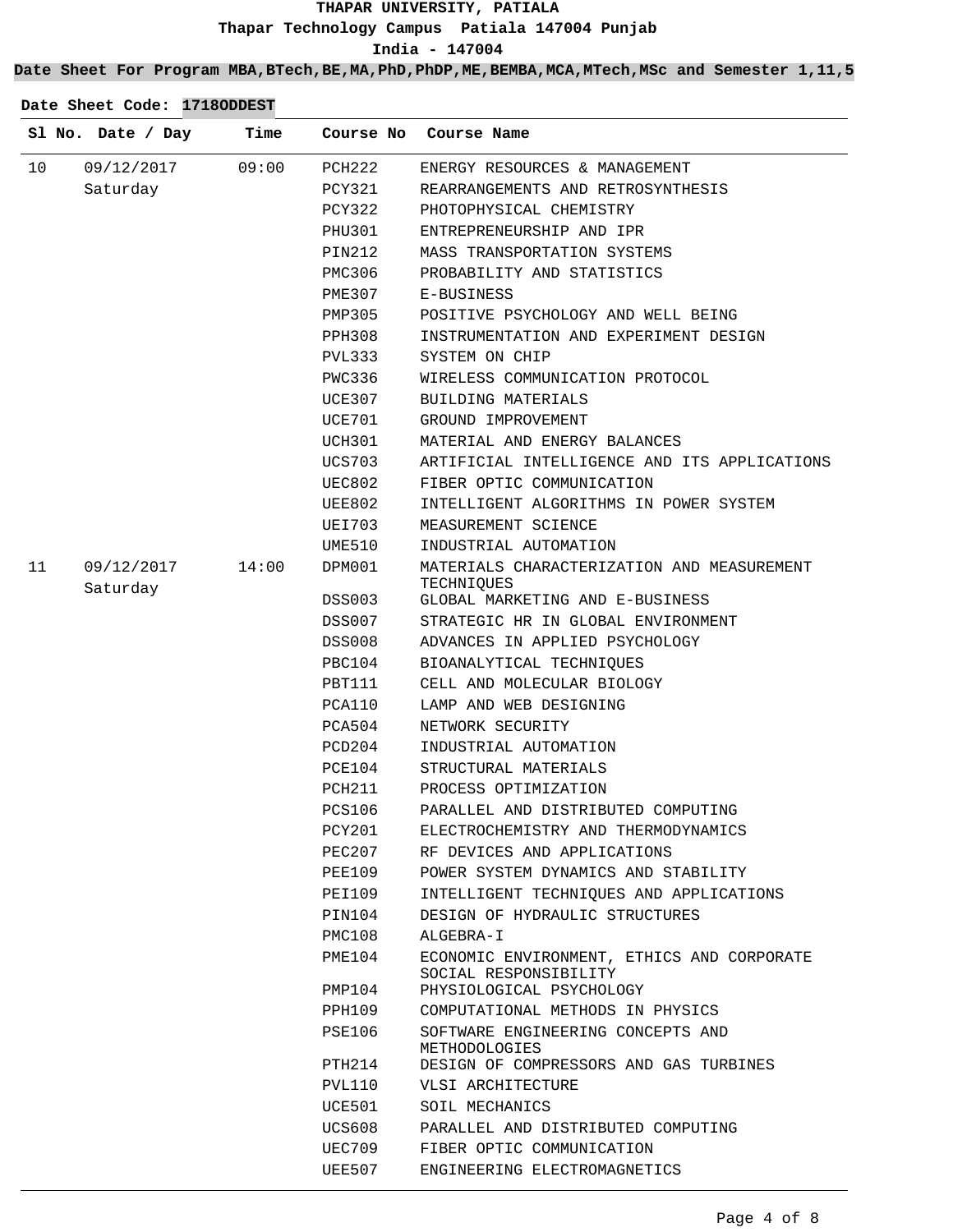**India - 147004**

**Date Sheet For Program MBA,BTech,BE,MA,PhD,PhDP,ME,BEMBA,MCA,MTech,MSc and Semester 1,11,5**

|    | Sl No. Date / Day     | Time  | Course No     | Course Name                                           |
|----|-----------------------|-------|---------------|-------------------------------------------------------|
| 11 | 09/12/2017            | 14:00 | <b>UEI601</b> | INDUSTRIAL INSTRUMENTATION                            |
|    | Saturday              |       | UEN002        | ENERGY AND ENVIRONMENT                                |
|    |                       |       | UHU003        | PROFESSIONAL COMMUNICATION                            |
|    |                       |       | UME408        | MACHINE DESIGN-I                                      |
|    |                       |       | UME515        | INDUSTRIAL ENGINEERING                                |
|    |                       |       | <b>UME706</b> | MECHANICAL VIBRATIONS                                 |
|    |                       |       | UME713        | FLUID MECHANICS AND MACHINERY                         |
|    |                       |       | UPE501        | WORK STUDY AND ERGONOMICS ENGINEERING                 |
| 12 | 11/12/2017            | 09:00 | PBT202        | BIOPROCESS TECHNOLOGY                                 |
|    | Monday                |       | PMC312        | OBJECT ORIENTED PROGRAMMING                           |
|    |                       |       | <b>PMC313</b> | GRAPH THEORY AND APPLICATIONS                         |
|    |                       |       | <b>UBT302</b> | FOOD SCIENCE                                          |
|    |                       |       | <b>UCS310</b> | DATABASE MANAGEMENT SYSTEM                            |
|    |                       |       | UEC404        | SIGNALS & SYSTEMS                                     |
|    |                       |       | UEC604        | MODERN CONTROL THEORY                                 |
|    |                       |       | <b>UEC703</b> | MODERN CONTROL SYSTEMS                                |
|    |                       |       | UEE402        | TRANSMISSION AND DISTRIBUTION OF POWER                |
|    |                       |       | UEI722        | INDUSTRIAL INSTRUMENTATION                            |
|    |                       |       | UEI844        | VIRTUAL INSTRUMENTATION                               |
|    |                       |       | UES011        | THERMO-FLUIDS                                         |
|    |                       |       | UME502        | AUTOMOBILE ENGINEERING                                |
|    |                       |       | <b>UME703</b> | FLUID MACHINERY                                       |
| 13 | 11/12/2017            | 14:00 | PBT107        | INTRODUCTION TO LIFE SCIENCES (FOR NON-               |
|    | Monday                |       | PCY108        | MEDICAL GROUP)<br>CHEMICAL BIOLOGY                    |
|    |                       |       | <b>PEC101</b> | DISCRETE TIME SIGNAL PROCESSING                       |
|    |                       |       | PEE105        | ADVANCED POWER ELECTRONICS                            |
|    |                       |       | PEI102        | INDUSTRIAL INSTRUMENTATION AND CONTROL                |
|    |                       |       | PIM101        | BASIC MATHEMATICS                                     |
|    |                       |       | PMC104        | FUNDAMENTALS OF COMPUTER SCIENCE AND C<br>PROGRAMMING |
|    |                       |       | PPH101        | CLASSICAL MECHANICS                                   |
|    |                       |       | <b>PTH101</b> | ADVANCED THERMODYNAMICS                               |
|    |                       |       | PVL103        | DIGITAL VLSI DESIGN                                   |
|    |                       |       | UBT508        | TRANSDUCERS AND BIOSENSORS                            |
|    |                       |       | UCE402        | CONCRETE STRUCTURE DESIGN - I                         |
|    |                       |       | UCE508        | DESIGN OF CONCRETE STRUCTURES-I                       |
|    |                       |       | <b>UCH502</b> | MASS TRANSFER-I                                       |
|    |                       |       | <b>UEC307</b> | ELECTROMAGNETIC FIELD THEORY AND TRANSMISSION         |
|    |                       |       | UEC507        | LINES<br>MICROPROCESSORS AND MICROCONTROLLERS         |
|    |                       |       | UEC708        | MICROWAVE ENGINEERING                                 |
|    |                       |       | UEE401        | ALTERNATING CURRENT MACHINES                          |
|    |                       |       | UEI833        | OPTICAL INSTRUMENTATION                               |
|    |                       |       | UEI847        | ROBOTICS AND AUTOMATION                               |
|    |                       |       | UME712        | HEAT TRANSFER                                         |
|    |                       |       | UML501        | MACHINE LEARNING                                      |
| 14 | 12/12/2017<br>Tuesday | 14:00 | UCS503        | SOFTWARE ENGINEERING                                  |
| 15 | 13/12/2017            | 09:00 | PBT311        | GENOMICS, METAGENOMICS AND PROTEOMICS                 |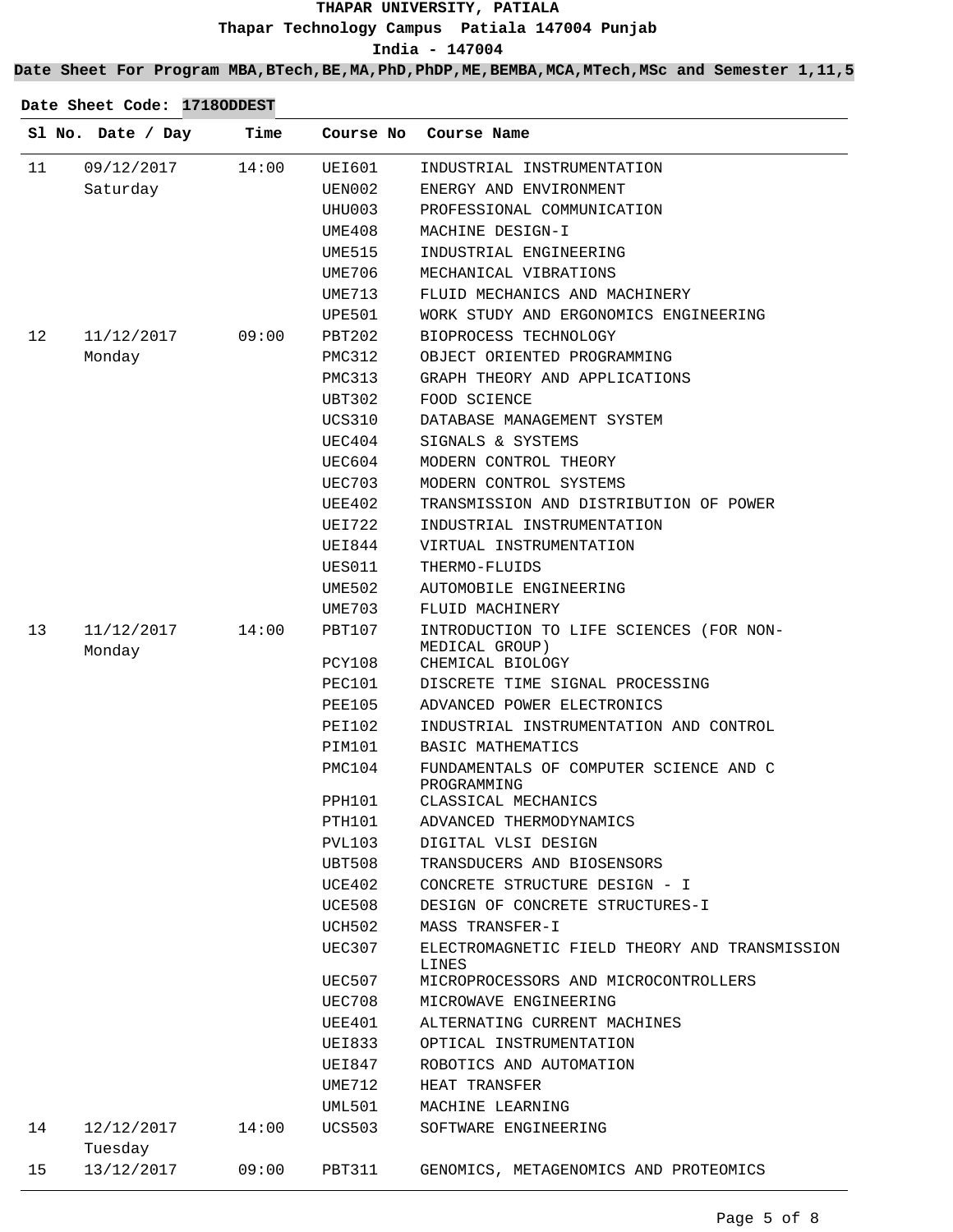**Date Sheet For Program MBA,BTech,BE,MA,PhD,PhDP,ME,BEMBA,MCA,MTech,MSc and Semester 1,11,5**

|    | Sl No. Date / Day | Time  | Course No | Course Name                            |
|----|-------------------|-------|-----------|----------------------------------------|
| 15 | 13/12/2017        | 09:00 | PBT313    | MOLECULAR MEDICINE AND DIAGNOSTICS     |
|    | Wednesday         |       | PCA104    | OPERATING SYSTEMS                      |
|    |                   |       | PCY302    | SYMMETRY AND GROUP THEORY              |
|    |                   |       | PMC303    | COMPUTER NETWORKS                      |
|    |                   |       | PME301    | POLITICAL ECONOMY OF DEVELOPMENT       |
|    |                   |       | PPH324    | NUCLEAR REACTOR PHYSICS                |
|    |                   |       | PPH449    | STRUCTURE AND PROPERTIES OF MATERIALS  |
|    |                   |       | UBT303    | BIOCHEMISTRY II                        |
|    |                   |       | UCS405    | DISCRETE MATHEMATICAL STRUCTURES       |
|    |                   |       | UCS524    | ENGINEERING SOFTWARE AS A SERVICE      |
|    |                   |       | UEC405    | MICROPROCESSORS AND THEIR APPLICATIONS |
|    |                   |       | UEE841    | INDUSTRIAL ELECTRONICS                 |
|    |                   |       | UEE845    | MICROCONTROLLERS AND APPLICATIONS      |
|    |                   |       | UMA031    | OPTIMIZATION TECHNIQUES                |
|    |                   |       | UME705    | MACHINING SCIENCE                      |
|    |                   |       | UME710    | MODERN MANUFACTURING PROCESSES         |
|    |                   |       | UTA004    | INFORMATION TECHNOLOGY                 |
| 16 | 13/12/2017        | 14:00 | PBC101    | BIOMOLECULES AND ENZYMOLOGY            |
|    | Wednesday         |       | PBT103    | BIOCHEMISTRY                           |
|    |                   |       | PBY101    | MOLECULAR BIOLOGY & rDNA TECHNOLOGY    |
|    |                   |       | PCA107    | STATISTICAL AND NUMERICAL METHODS      |
|    |                   |       | PCD103    | MECHATRONICS                           |
|    |                   |       | PCD108    | MACHINE TOOL DESIGN                    |
|    |                   |       | PCE101    | ADVANCED STRUCTURAL ANALYSIS           |
|    |                   |       | PCE105    | ADVANCED FOUNDATION ENGINEERING        |
|    |                   |       | PCS103    | ADVANCED ARTIFICIAL INTELLIGENCE       |
|    |                   |       | PCY102    | INORGANIC CHEMISTRY                    |
|    |                   |       | PEC104    | ANTENNA SYSTEMS                        |
|    |                   |       | PEE106    | MODELLING AND ANALYSIS OF POWER SYSTEM |
|    |                   |       | PEI104    | PROCESS MODELLING AND CONTROL          |
|    |                   |       | PMC105    | DISCRETE MATHEMATICAL STRUCTURE        |
|    |                   |       | PME101    | MICROECONOMICS-I                       |
|    |                   |       | PMP101    | HISTORY AND SYSTEMS OF PSYCHOLOGY      |
|    |                   |       | PPH103    | <b>QUANTUM MECHANICS</b>               |
|    |                   |       | PSE104    | SOFTWARE PROJECT MANAGEMENT            |
|    |                   |       | PTH103    | INTERNAL COMBUSTION ENGINES            |
|    |                   |       | PVL108    | DEVICE PHYSICS AND TECHNOLOGY          |
|    |                   |       | UBT601    | ANIMAL BIOTECHNOLOGY                   |
|    |                   |       | UCE503    | ADVANCED STRUCTURAL ANALYSIS           |
|    |                   |       | UCE507    | ADVANCED STRUCTURAL ANALYSIS           |
|    |                   |       | UCH503    | INDUSTRIAL POLLUTION ABATEMENT         |
|    |                   |       | UEC401    | ANALOG COMMUNICATION SYSTEMS           |
|    |                   |       | UEE503    | NETWORK ANALYSIS AND SYNTHESIS         |
|    |                   |       | UEE504    | POWER ELECTRONICS                      |
|    |                   |       | UME404    | MECHANICS OF DEFORMABLE BODIES         |
|    |                   |       | UME407    | INSPECTION AND QUALITY CONTROL         |
|    |                   |       |           |                                        |
|    |                   |       | UPH001    | PHYSICS                                |
|    |                   | 14:00 | UPH004    | APPLIED PHYSICS                        |
| 17 | 14/12/2017        |       | UCS507    | COMPUTER ARCHITECTURE AND ORGANIZATION |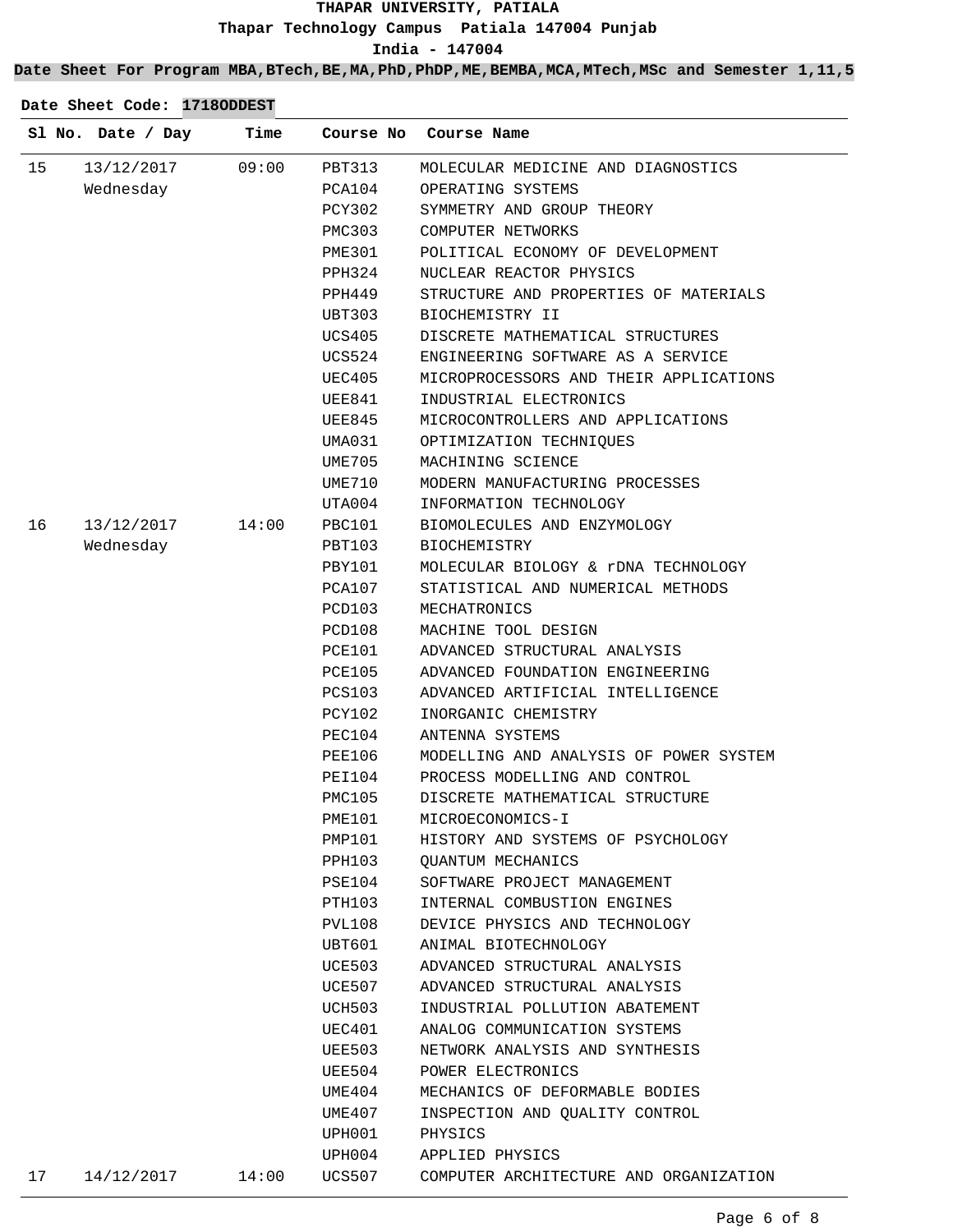#### **Date Sheet For Program MBA,BTech,BE,MA,PhD,PhDP,ME,BEMBA,MCA,MTech,MSc and Semester 1,11,5**

|    | Sl No. Date / Day | Time  | Course No        | Course Name                                               |
|----|-------------------|-------|------------------|-----------------------------------------------------------|
| 17 | 14/12/2017        | 14:00 |                  |                                                           |
|    | Thursday          |       |                  |                                                           |
| 18 | 15/12/2017        | 09:00 | <b>PBC303</b>    | NANOBIOMATERIALS                                          |
|    | Friday            |       | PBT306           | ANIMAL AND STEM CELL TECHNOLOGY                           |
|    |                   |       | PCA310           | INFORMATION MANAGEMENT SYSTEMS                            |
|    |                   |       | <b>PCY316</b>    | CHEMICAL KINETICS AND SURFACE CHEMISTRY                   |
|    |                   |       | <b>PMC305</b>    | MATHEMATICAL METHODS                                      |
|    |                   |       | PME303           | INDUSTRIAL ORGANISATION                                   |
|    |                   |       | PMP303           | PSYCHOTHERAPEUTIC TECHNIQUES                              |
|    |                   |       | <b>PPH303</b>    | SEMICONDUCTOR PHYSICS                                     |
|    |                   |       | UBT504           | IMMUNOTECHNOLOGY                                          |
|    |                   |       | UCE306           | DRAWING & BUILDING CONSTRUCTION<br>ARCHITECTURE           |
|    |                   |       | <b>UCH721</b>    | FOOD TECHNOLOGY                                           |
|    |                   |       | <b>UCS520</b>    | COMPUTER NETWORKS                                         |
|    |                   |       | UCS742           | DEEP LEARNING                                             |
|    |                   |       | UCS743           | ADVANCED COMPUTER NETWORKS                                |
|    |                   |       | UDP009           | INTRODUCTION TO SOFTWARE ENGG. & MANAGEMENT<br>PROFESSION |
|    |                   |       | UEC701           | ASICs AND FPGAs                                           |
|    |                   |       | UEC744           | MEMS AND SENSOR TECHNOLOGY                                |
|    |                   |       | UEN003           | ENVIRONMENTAL STUDIES                                     |
|    |                   |       | UHU081           | ENGINEERING ECONOMICS                                     |
| 19 | 15/12/2017        | 14:00 | PBC103           | BIOINORGANIC AND BIOPHYSICAL CHEMISTRY                    |
|    | Friday            |       | PBT110           | MICROBIOLOGY                                              |
|    |                   |       | PBY104           | APPLIED IMMUNOLOGY AND VACCINE TECHNOLOGY                 |
|    |                   |       | PCA109           | COMPUTER PROGRAMMING                                      |
|    |                   |       | PCA510           | IMAGE AND VIDEO PROCESSING                                |
|    |                   |       | PCA511           | COMPILER CONSTRUCTION                                     |
|    |                   |       | PCD107           | FINITE ELEMENT METHODS                                    |
|    |                   |       | <b>PCE103</b>    | ADVANCED STRUCTURAL DESIGN                                |
|    |                   |       | <b>PCS105</b>    | ADVANCED OPERATING SYSTEM                                 |
|    |                   |       | PCY109           | STEREOCHEMISTRY AND PHOTOCHEMISTRY                        |
|    |                   |       | PEC108           | EMBEDDED SYSTEM DESIGN<br>STATIC PROTECTIVE RELAYING      |
|    |                   |       | PEE108<br>PEI108 | MICROCONTROLLER AND EMBEDDED SYSTEMS                      |
|    |                   |       |                  | REMOTE SENSING AND GIS                                    |
|    |                   |       | PIN103<br>PMC107 | REAL ANALYSIS - I                                         |
|    |                   |       | PME103           | ECONOMICS OF GROWTH AND DEVELOPMENT                       |
|    |                   |       | PMP103           | DEVELOPMENTAL PSYCHOLOGY                                  |
|    |                   |       | PPH108           | DIGITAL SYSTEMS AND MICROPROCESSORS                       |
|    |                   |       | PPI312           | METAL CASTING AND JOINING                                 |
|    |                   |       | PSE105           | SOFTWARE DESIGN AND CONSTRUCTION                          |
|    |                   |       | PTH202           | REFRIGERATION AND AIR CONDITIONING SYSTEM<br>DESIGN       |
|    |                   |       | UBT603           | BIOPROCESS ENGINEERING                                    |
|    |                   |       | UCE401           | HYDROLOGY AND GROUND WATER                                |
|    |                   |       | UCH506           | PROCESS INSTRUMENTATION AND CONTROL                       |
|    |                   |       | UEC001           | ELECTRONIC ENGINEERING                                    |

UEC509 UEE001

COMPUTER ARCHITECTURE ELECTRICAL ENGINEERING